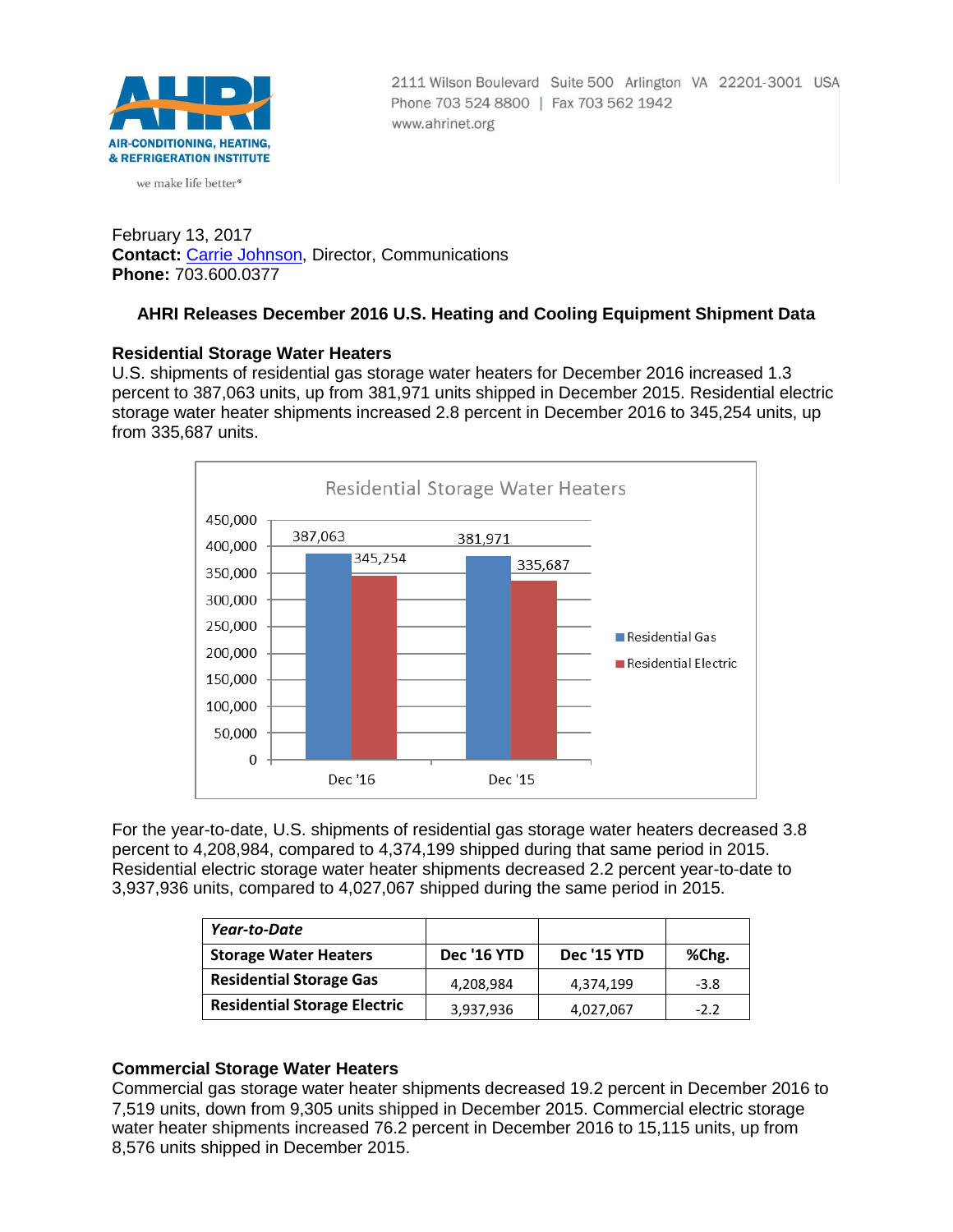

Year-to-date U.S. shipments of commercial gas storage water heaters decreased 1.1 percent to 97,026 units, compared with 98,095 units shipped during the same period in 2015. Year-to-date commercial electric storage water heater shipments increased 44.3 percent to 127,344 units, up from 88,251 units shipped during the same period in 2015.

| Year-to-Date                       |                    |                    |         |
|------------------------------------|--------------------|--------------------|---------|
|                                    | <b>Dec '16 YTD</b> | <b>Dec '15 YTD</b> | %Chg.   |
| <b>Commercial Storage Gas</b>      | 97.026             | 98.095             | $-1.1$  |
| <b>Commercial Storage Electric</b> | 127.344            | 88,251             | $+44.3$ |

### **Warm Air Furnaces**

U.S. shipments of gas warm air furnaces for December 2016 increased 18.9 percent to 302,668 units, up from 254,636 units shipped in December 2015. Oil warm air furnace shipments increased 31.3 percent to 5,510 units shipped in December 2016, up from 4,197 units shipped in December 2015.

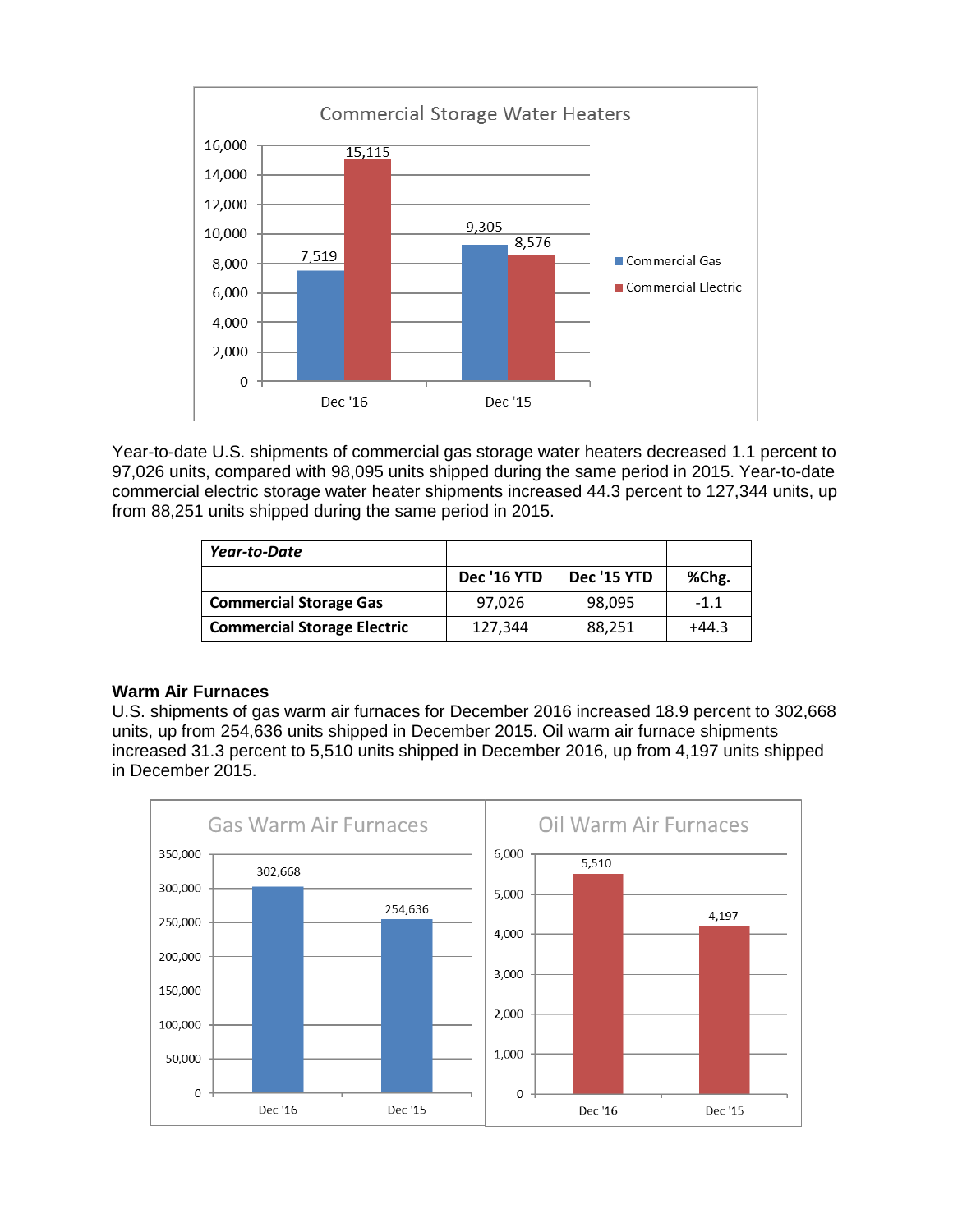Year-to-date U.S. shipments of gas warm air furnaces increased 4.6 percent to 2,942,545 units, compared with 2,814,203 units shipped during the same period in 2015. Year-to-date U.S. Shipments of oil warm air furnaces decreased 4.4 percent to 37,743 units, compared with 39,494 units shipped during the same period in 2015.

| Year-to-Date                 |                    |             |        |
|------------------------------|--------------------|-------------|--------|
|                              | <b>Dec '16 YTD</b> | Dec '15 YTD | % Chg. |
| <b>Gas Warm Air Furnaces</b> | 2,942,545          | 2,814,203   | $+4.6$ |
| <b>Oil Warm Air Furnaces</b> | 37.743             | 39.494      | $-4.4$ |

# **Central Air Conditioners and Air-Source Heat Pumps**

U.S. shipments of central air conditioners and air-source heat pumps totaled 445,355 units in December 2016, up 16.5 percent from 382,402 units shipped in December 2015. U.S. shipments of air conditioners increased 14.7 percent to 281,407 units, up from 245,322 units shipped in December 2015. U.S. shipments of air-source heat pumps increased 19.6 percent to 163,948 units, up from 137,080 units shipped in December 2015.



Year-to-date combined shipments of central air conditioners and air-source heat pumps increased 7.6 percent to 7,330,859 units, up from 6,815,317 units shipped in December 2015. Year-to-date shipments of central air conditioners increased 7.8 percent to 4,900,992 units, up from 4,545,855 units shipped during the same period in 2015. The year-to-date total for heat pump shipments increased 7.1 percent to 2,429,867 units, up from 2,269,462 units shipped during the same period in 2015.

| Year-to-Date                             |                    |             |        |
|------------------------------------------|--------------------|-------------|--------|
|                                          | <b>Dec '16 YTD</b> | Dec '15 YTD | % Chg. |
| <b>Air Conditioners &amp; Heat Pumps</b> | 7,330,859          | 6,815,317   | $+7.6$ |
| <b>Air Conditioners Only</b>             | 4,900,992          | 4,545,855   | $+7.8$ |
| <b>Heat Pumps Only</b>                   | 2,429,867          | 2,269,462   | $+7.1$ |